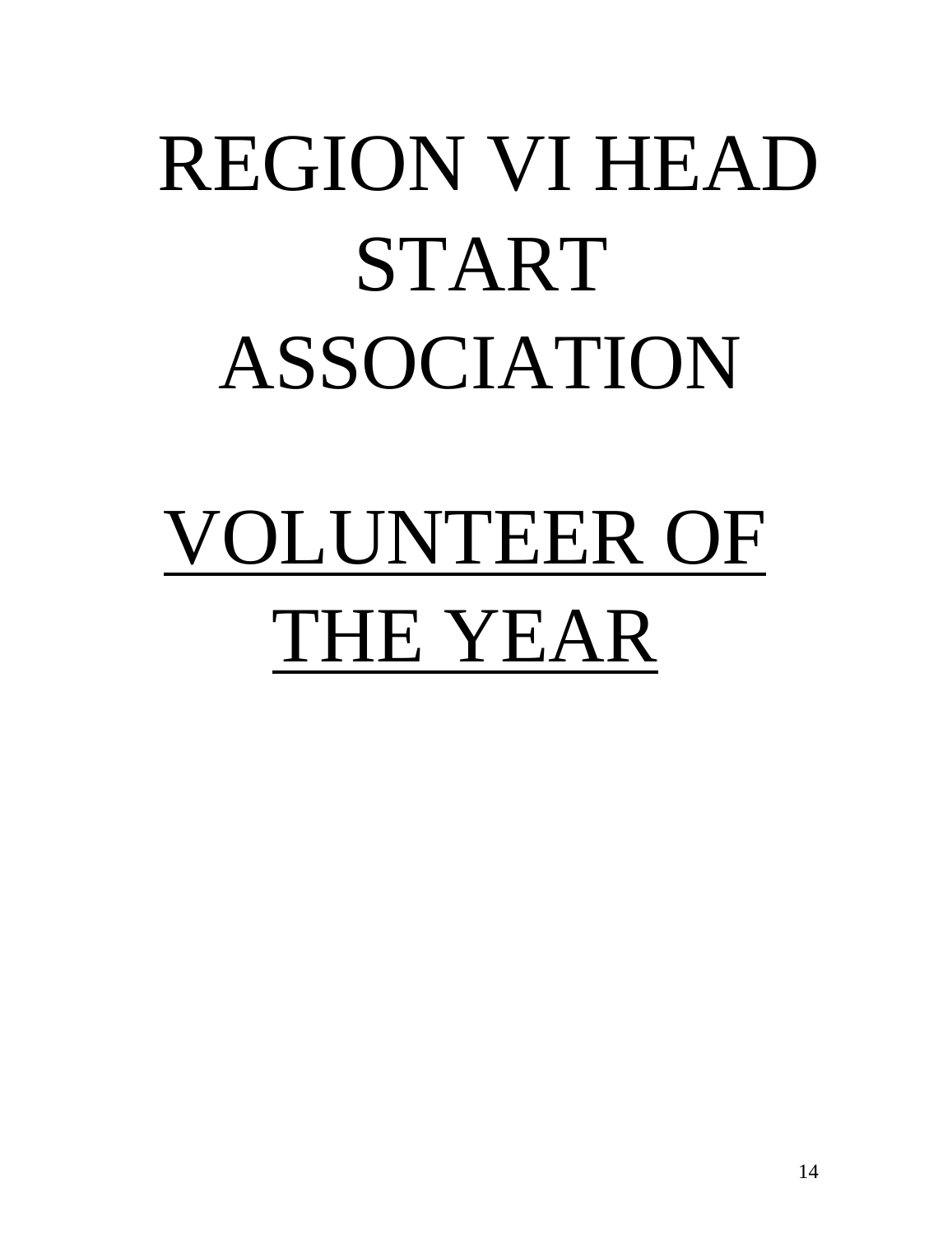## REGION VI HEAD START ASSOCIATION VOLUNTEER OF THE YEAR

#### AWARD

Each state's nominee will receive a plaque and a one hundred dollar gift certificate/check.

#### OUALIFICATIONS

Head Start parents traditionally have been Head Start's major volunteer resource. Over the past 10 years, however, an increasing number of Head Start parents have been returning to school or taking entry-level employment, which has resulted in a decline in parent time for volunteering. Many Head Start programs have had to increase their recruitment efforts for volunteers in the larger community. This activity has gone hand-in-hand with the need to promote wider recognition and a positive image of Head Start. Volunteer services have long range impact on the Head Start Program, the child, and family and the volunteer. The immediate impact of a wellplanned volunteer effort is seen in increased services to children in each section of Head Start.

Community Volunteers provide benefits to Head Start not only through the provision and expansion of services and training. They often serve as positive role models and mentors for parents who wish to improve their parenting skills, attain an educational diploma or degree, or develop career goals. For many parents, serving as a Head Start volunteer is their first formal work experience. It can be the first step on a career ladder. For this reason, Head Start provides training and support systems for parent volunteers. This is one way that the program helps families become self-sufficient, enabling them to move out of poverty.

Head Start parent volunteers who assume leadership positions acknowledge their partnership in operating the program. With this partnership comes ownership and pride extending to the larger community. Likewise, senior citizens, health professionals, nutrition consultants, students, and community leaders feel ownership and responsibility for a program in which their special skills are well utilized, valued, and recognized. These individuals, in turn, communicate a positive program image to the community as a whole, affirming the quality of the program and its benefits to children and their families. This high impact public relations strategy increases community support of and interest in the program.

| <b>VOLUNTEER OF THE YEAR</b>                                   |                    |       |  |
|----------------------------------------------------------------|--------------------|-------|--|
| <b>CHECKLIST/RATING CRITERIA</b>                               | <b>MAX. POINTS</b> | TOTAL |  |
| 1. One year or beyond involvement in Head Start                | 10                 |       |  |
| 2. High school diploma/or beyond high school                   | 5                  |       |  |
| 3. Three reference letters: program, personal, community       | 10                 |       |  |
| 4. Community Involvement                                       | 30                 |       |  |
| 5. Impact of your volunteer service upon Head Start Program 45 |                    |       |  |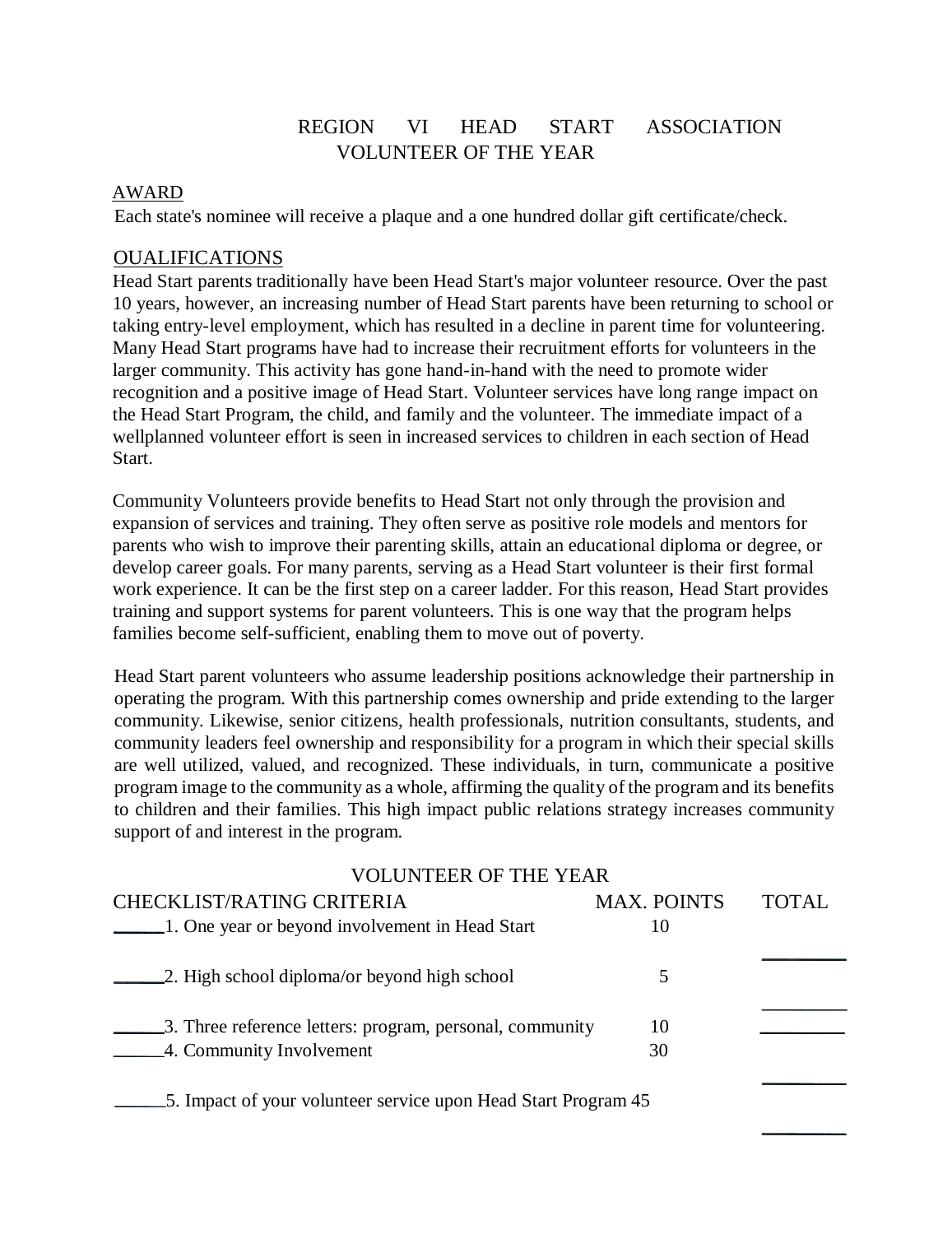All information must be typed. Please include Region VI Head Start Association Certification Form(Page 23).

| ٧ |
|---|
|   |
| Ĉ |
| v |

# REGION VI HEAD START ASSOCIATION VOLUNTEER OF THE YEAR

### APPLICATION (PLEASE TYPE)

| <b>NAME OF APPLICANT:</b>                         |                               |                  |
|---------------------------------------------------|-------------------------------|------------------|
| <b>ADDRESS:</b>                                   |                               |                  |
| CITY:                                             | STATE:                        | <b>ZIP CODE:</b> |
| HOME TELEPHONE NO:                                | <b>BUSINESS TELEPHONE NO:</b> |                  |
| <b>DATE OF BIRTH:</b>                             | <b>SOCIAL SECURITY NO:</b>    |                  |
| EMAIL:                                            |                               |                  |
| <b>CURRENT OCCUPATION:</b>                        |                               |                  |
| NAME OF LOCAL HEAD START PROGRAM ASSOCIATED WITH: |                               |                  |
|                                                   |                               |                  |

NAME OF HEAD START DIRECTOR: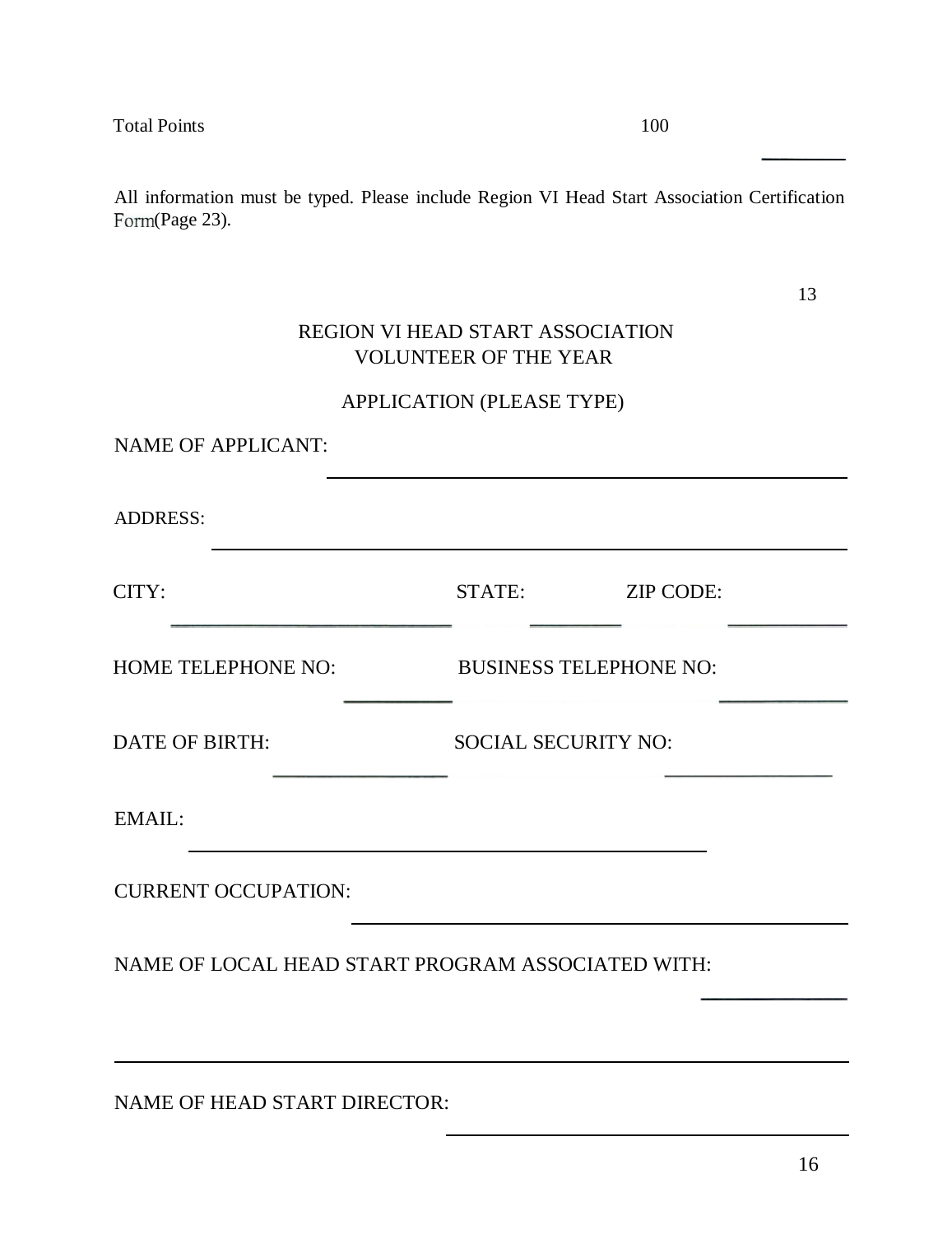HIGHEST GRADE/LEVEL COMPLETED:

SCHOOL/COLLEGE: NUMBER IN FAMILY:

SIGNATURE: DATE:

PLEASE DESCRIBE THE FOLLOWING AND DISCUSS HOW THESE QUALITIES IMPACT ON YOUR ABILITY TO PROVIDE SERVICE:

1. YEARS ASSOCIATED WITH HEAD START: WHAT YEAR DID YOU START? WHAT POSITIONS HAVE YOU HELD, ETC. (LOCAL CENTER COMMITTEE OFFICER, POLICY COUNCIL MEMBER/OFFICER, ETC.)

- 2. PRESENT EDUCATIONAL LEVEL AND YOUR PLANS TO FURTHER YOUR EDUCATION
- 3. TRAINING SESSIONS THAT YOU HAVE ATTENDED AND WHAT IMPACT TRAINING HAS HAD ON YOUR PERFORMANCE AS A HEAD START VOLUNTEER?